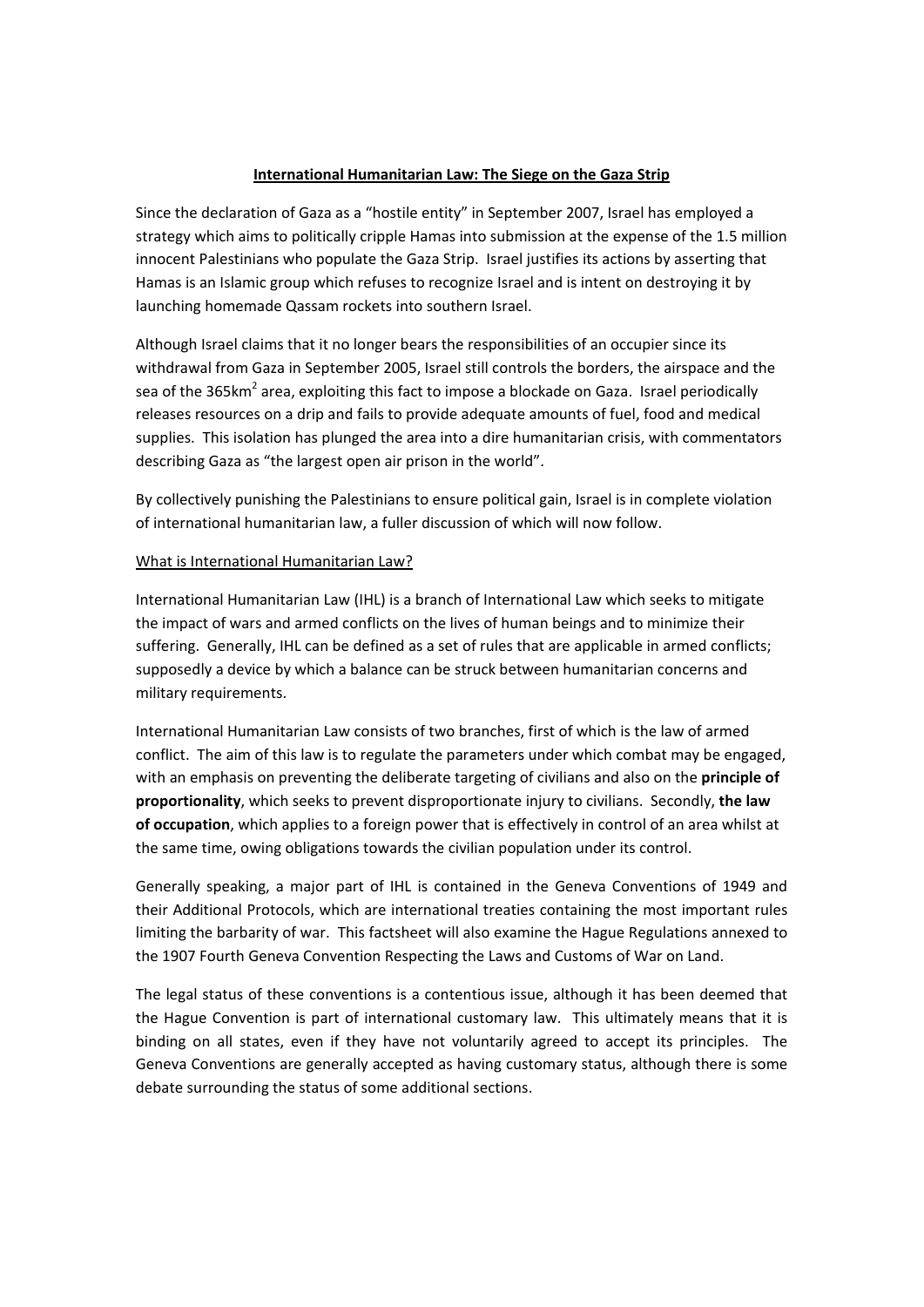The Fourth Geneva Convention is of particular importance when analysing the situation in the Occupied Palestinian Territories. Particular attention should be paid to the following obligations:

| "Protected persons are entitled, in all circumstances, to     | Geneva Convention           |
|---------------------------------------------------------------|-----------------------------|
| respect for their persons, their honor, their family rights,  | (GC) IV Art. 27 (also       |
| their religious convictions and practices, and their          | see Hague                   |
| manners and customs."                                         | <b>Regulations (Hague)</b>  |
|                                                               | Art. 46)                    |
| To the fullest extent of the means available to it, the       | GC IV, Art. 55, 56          |
| Occupying Power has the responsibility of ensuring food       |                             |
| and medical supplies for the population, as well as           |                             |
| maintaining medical services.                                 |                             |
| "If the whole or part of the population of an occupied        | <b>GC IV Art. 59</b>        |
| territory is inadequately supplied, the Occupying Power       |                             |
| shall agree to relief schemes on behalf of the said           |                             |
| population, and shall facilitate them by all means at its     |                             |
| disposal." Such relief schemes can be undertaken either       |                             |
| by States or by impartial international organizations like    |                             |
| the ICRC. The Occupying Power must also guarantee the         |                             |
| protection of relief consignments.                            |                             |
| Such relief consignments do not relieve the Occupying         | GC IV Art. 60               |
| Power of its ultimate responsibility to ensure (to the        |                             |
| fullest extent that it can) that protected persons have       |                             |
| access to food and medical supplies and medical services.     |                             |
| Protected persons shall have every facility for making        | <b>GC IV Art. 30</b>        |
| application to the ICRC, Protecting Powers, or any            |                             |
| organization that might assist them.                          |                             |
| Occupying Power shall facilitate the functioning of           | <b>GC IV, Art. 50</b>       |
| institutions devoted to the care and education of children.   |                             |
| Representatives from the Protecting Power (or the ICRC)       | GC IV Art. 76, 143          |
| have permission to visit protected persons wherever they      |                             |
| are detained or interned, and can interview them without      |                             |
| witnesses. Such visits may not be prohibited except for       |                             |
| reasons of imperative military necessity, and then only as    |                             |
| an exceptional and temporary measure.                         |                             |
| The Occupying Power should facilitate the operation of        | GC IV Art. 64, 66           |
| local courts to enforce existing laws, although in certain    |                             |
| instances non-political military tribunals can be used.       |                             |
| The Occupying Power must respect certain due process          | GC IV Art. 65, 66,          |
| rights (mainly in the context of criminal proceedings).       | <u>67, 68, 69, 70, 71, </u> |
|                                                               | 72, 73, 74, 75              |
| Representatives of the Protecting Power (or a substitute,     | <b>GC IV Art. 74</b>        |
| such as the ICRC) shall have the right to attend the trial of |                             |
| any protected person, unless the trial must be held in        |                             |
| camera - as an exceptional measure - due to the security      |                             |
| interests of the Occupying Power (which then must so          |                             |
| notify the Protecting Power).                                 |                             |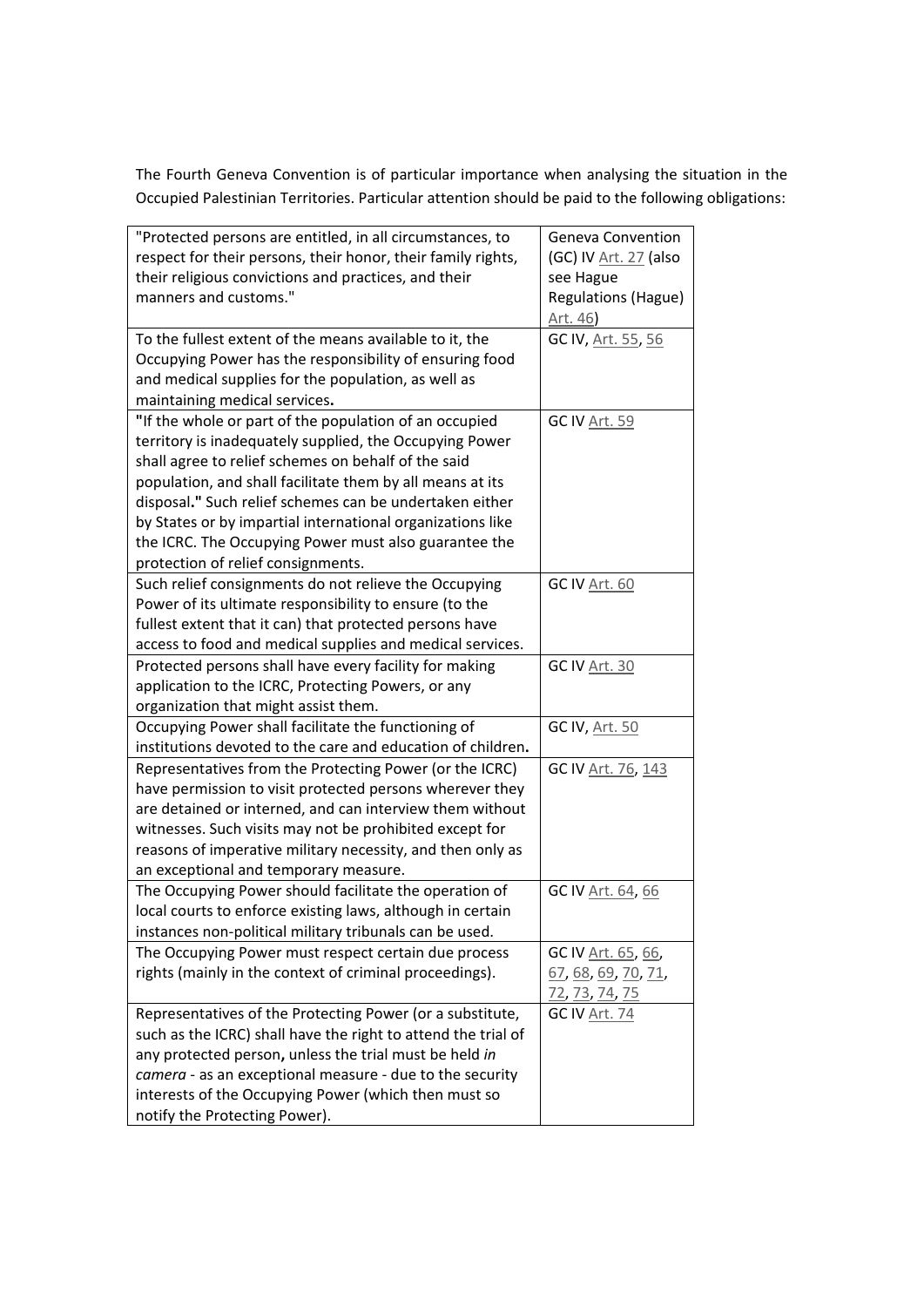| The Occupying Power is forbidden from pillaging and         | Hague Art. 47, 50    |
|-------------------------------------------------------------|----------------------|
| imposing collective punishment.                             | (and GC IV Art. 33)  |
|                                                             |                      |
| "Individual or mass forcible transfers, as well as          | <b>GC IV Art. 49</b> |
| deportations of protected persons from the occupied         |                      |
| territoryare prohibited." Nevertheless, the Occupying       |                      |
| Power may undertake a total or partial evacuation of a      |                      |
| given area if the security of the population or imperative  |                      |
| military reasons so demand. Also, the Occupying Power       |                      |
| shall not "deport or transfer parts of its own population   |                      |
| into the territory it occupies."                            |                      |
| "Protected persons who are in occupied territory shall not  | GC IV, Art. 47       |
| be deprived, in any case or in any manner whatsoever, of    |                      |
| the benefits of the present Convention by any change        |                      |
| introduced, as the result of the occupation of a territory, |                      |
| into the institutions or government of the said territory,  |                      |
| nor by any agreement concluded between the authorities      |                      |
| of the occupied territories and the Occupying Power, nor    |                      |
| by any annexation by the latter of the whole or part of the |                      |
| occupied territory."                                        |                      |

International Humanitarian Law applies only to armed conflict and then, only once the conflict has begun. It applies equally to all sides, regardless of who started the fighting.

It should be noted that IHL is often referred to as "the Laws of War".

# Distinction and Proportionality

Under conventional and customary international humanitarian law, civilians are persons who are not members of the armed forces and as such they are protected against attack, unless and during such time they directly participate in the hostilities.

As will become apparent from the discussion hereon, the Israeli occupying forces have clearly failed to respect the basic principles of distinction and proportionality enshrined in international humanitarian law. Parties to a conflict should at all time "distinguish between civilian objects and military objectives and accordingly shall direct their operations only against military objectives." Indiscriminate attacks are prohibited, yet they are continuing, as seen this week, with the killing of the Reuters journalist in the Gaza strip. This principle of distinction should also be read alongside the principle of proportionality. This principle states, according to The International Committee of the Red Cross, "that launching an attack which may be expected to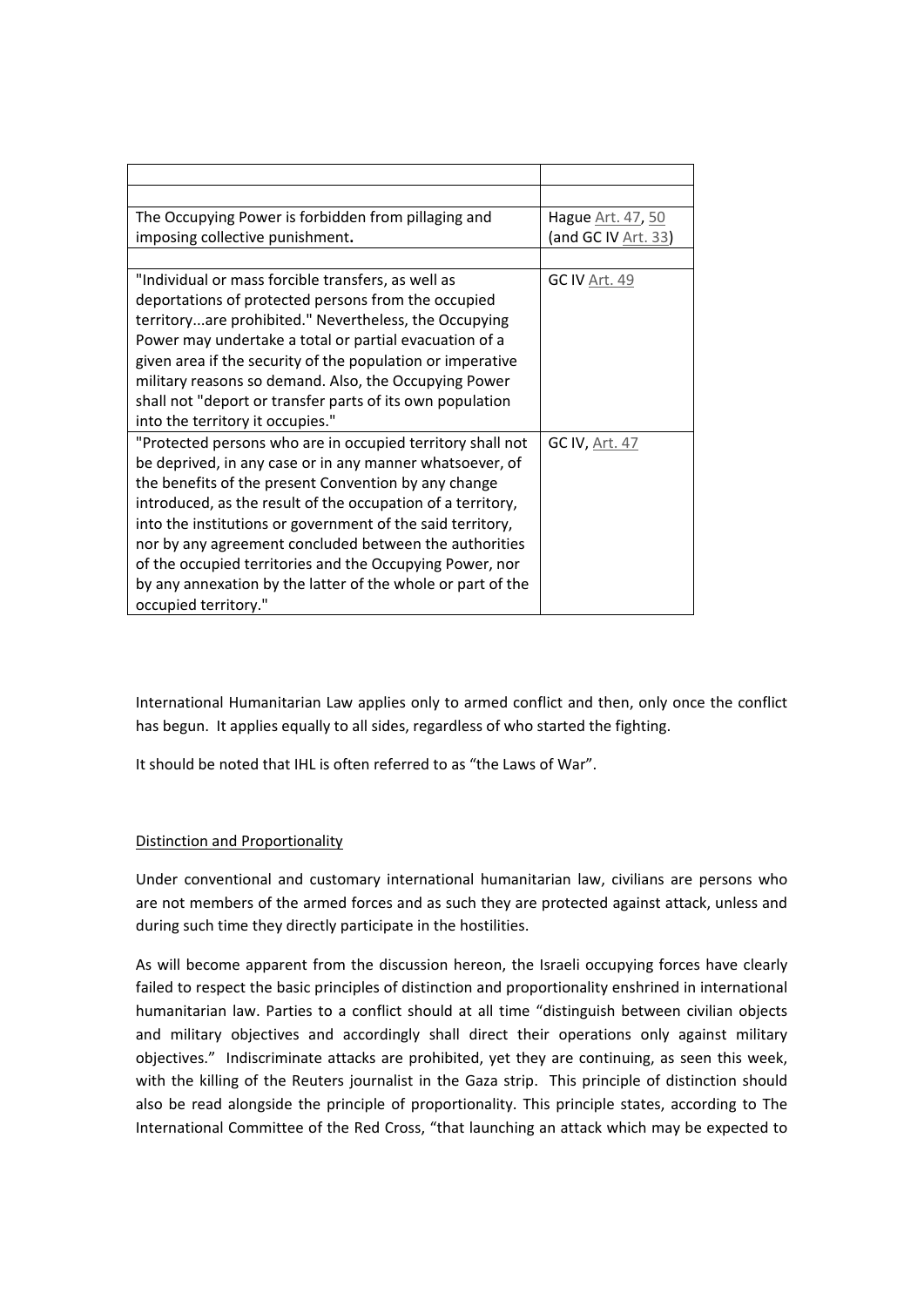cause incidental loss of civilian life, injury of civilians and damage of civilian objects, which would be excessive in relation to the concrete and direct military advantage anticipated, is prohibited".

Israel's use of tanks and F‐16 fighter jets against civilian populated centres in the Gaza Strip, one of the most densely populated areas on earth, results in flagrant breaches of the principles of distinction and proportionality. These civilians, who are entitled to the protection provided under international humanitarian law as a population under belligerent occupation, are being subjected to some of the most horrific attacks, without the comfort of having a legal shield to protect them from harm. In 2007 (up to 29 December), Israeli security forces killed 373 Palestinians (290 in Gaza, 83 in the West Bank), 53 among them minors.

In disregarding the principles of distinction and proportionality, the Israeli occupying forces carrying out and the political leaders sanctioning attacks such as those described above, have committed grave breaches of the Fourth Geneva Convention, which constitute war crimes entailing individual criminal responsibility for the perpetrators. The High Contracting Parties to the Geneva Conventions hold the responsibility to bring before their courts those responsible for such breaches, as established under Article 146 of the Fourth Geneva Convention. However, this shall be discussed in detail under the "Right to a Remedy" section.

#### International Law of Occupation

In order to fully understand the legal status of Gaza, a broader examination is required of Israel's contention that their 2005 withdrawal from the area marks the end of its obligations to residents of the Gaza Strip. The notion is founded upon an overtly narrow understanding and interpretation of "occupation" as defined exclusively by the continuous presence of ground troops in a given territory.

The law of occupation is one the oldest and most developed branches of IHL. It is aimed at regulating the relationship between the occupying power and the population of the occupied territory. It also regulates the relationship between the Occupying Power and the state whose territory has been occupied.

Occupation has long been understood in terms of the ability to exercise effective control over a territory, a concept that is intimately linked with military ground presence in the territory. However, occupation for the purposes of IHL is determined by effective control and does not require the continuous presence of ground troops. Article 42 of the 1907 Hague Convention, states that "territory is occupied when it has actually been placed under the authority of the hostile army. The occupation only extends to the territory where such authority has been established and can be exercised." This sets the basic legal standard and has been expounded upon by the Fourth Geneva Convention, in UN resolutions and judgments of the International Court of Justice.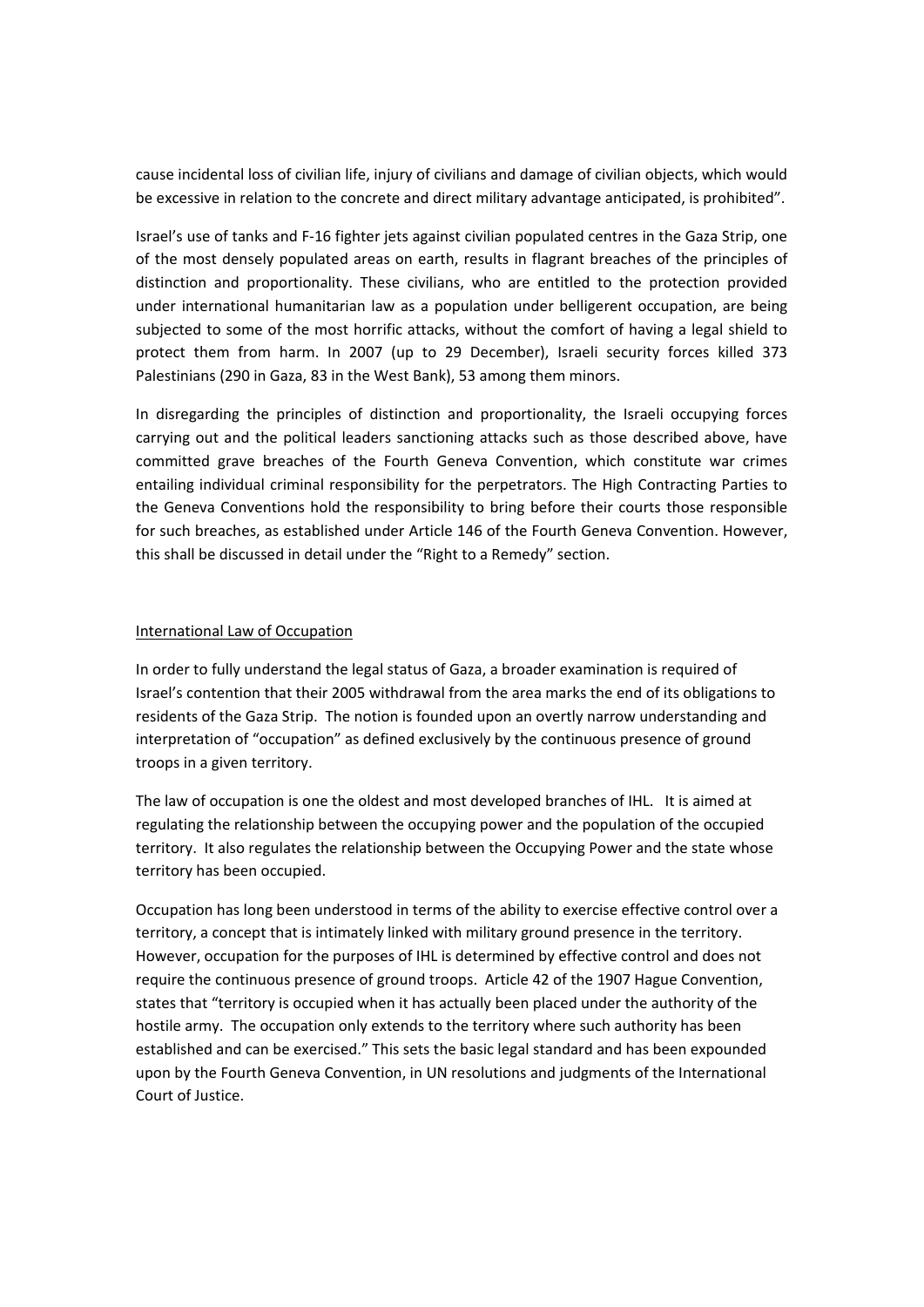The law of occupation should also be interpreted in the light of changes in technology. For example, in the Gaza Strip, Israel exercises "police functions" through the use of image technology and drone planes, allowing it to identify a suspected militant from the air and to kill that person using missiles fired from the air. At no point is there the need to send in ground troops. Although there is not a tangible presence on the ground, there is no doubt that this is still a form of occupation and control.

#### **When does occupation end?**

Occupation ends when:

The occupying forces no longer exert control over enemy territory,

**or**

the occupying forces no longer exercise the functions of government in the occupied territory and the public authority has returned to the sovereign State.

#### International Humanitarian Law: Israel's Position

Unlike the Hague Regulations, which Israel accepted due to its customary nature, Israel contests the applicability of the Fourth Geneva Convention to the Occupied Palestinian Territories. Israel claims that it is merely an "administrator" in the region and therefore does not subscribe to the Fourth Geneva Convention. Instead, it has declared that it would abide by the humanitarian provisions of the Convention. The Israeli Supreme Court has held that Israel is a belligerent occupant in both Gaza and the West Bank, yet it continues to endorse the position of the government against the *de jure* (meaning rightful, by law) application of the Fourth Geneva Convention.

Israel's stance remains firmly rooted in claims that it owes no obligation to the residents of the Gaza Strip. On September 12<sup>th</sup> 2005, Israel completed its disengagement of the Gaza Strip, with the two primary components of the plan being the dismantling of the Gaza settlements (transferring the settlers to Israeli territory) and removal of all Israeli Defense Forces from the area. After completion of the plan, Israel issued an order declaring the end of the military government in the Gaza Strip, thereby relinquishing its responsibility for ensuring the proper functioning of life there. This was an historic event, given that Israel had maintained a permanent military presence since capturing Gaza in the 1967 War. Three days after completion, the Prime Minister at the time, Ariel Sharon, declared before the UN General Assembly that it was "the end of Israeli control over Gaza and responsibility for the Gaza Strip". But was it?

Indeed, officially, Israel claimed that its goal in disengaging from the Gaza Strip was to end the friction and fatalities arising from conflicts between the Israeli troops and settlers and the residents of Gaza. In the Revised Disengagement Plan Main Principles, Israel described the plan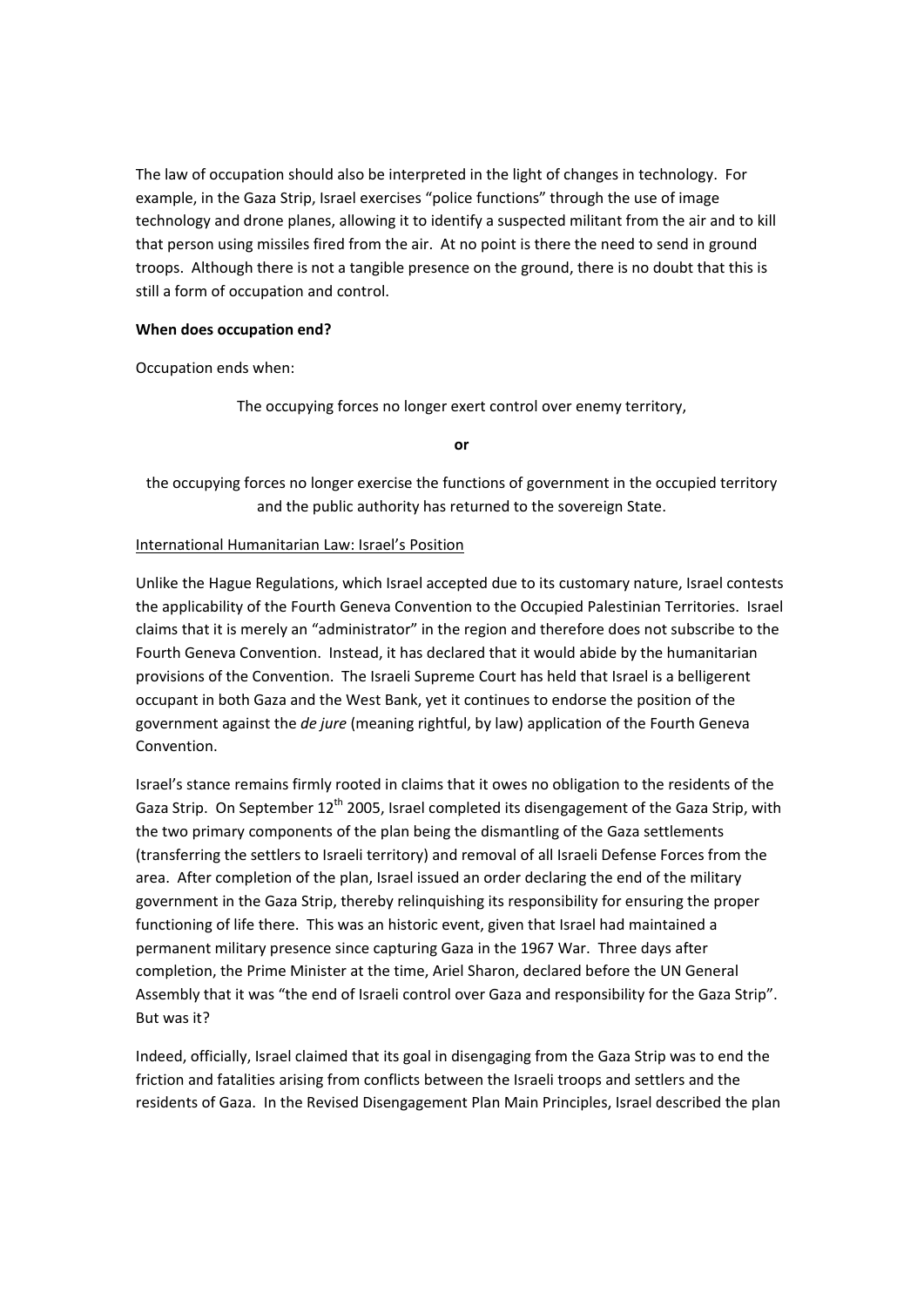as a means of improving economic and social welfare of Gaza residents by giving them an opportunity to run their own affairs.

However, the disengagement plan has not absolved Israel of its obligations to permit and facilitate the proper functioning of civilian life in the Gaza Strip, nor has Israel relinquished control over the Gaza Strip, but rather removed some elements of control whilst enhancing control in other areas.

Even in the unlikely event that Israel's control in Gaza did not amount to an "effective control", thereby rendering the territory unoccupied, Israel would still carry a degree of responsibility for the area. Certainly, upon closer examination of the provisions of the Fourth Geneva Convention, it is evident that IHL is not limited to affording protection to civilians living under occupation. For example, the humanitarian provisions state that Israel must protect the wounded as well as enabling the free passage of medicines and food. Similarly, there is the further question of whether an end of an occupation would immediately extinguish all responsibilities to population in the formerly occupied territories. According to Gisha's recent paper "*Disengaged Occupiers: The Legal Status of Gaza",* it may be right to impose residual responsibilities on a former occupying power. So, even if Israel had wholly relinquished all ties to the Gaza Strip upon its withdrawal in 2005, then theoretically if Gaza had been left inadequately supplied, Israel would have continued to owe duties to the population of Gaza in order to allow them to restore their society to the desired condition. However, this paper works on the basis that Israel's occupation did not, in fact, end and that it remains in this instance, a factual occupation.

# How does Israel continue to exercise effective control over the Gaza Strip?

Israel's proposed disengagement plan from the Gaza Strip stated that "once fully enacted there will be no basis to the claim that the strip is occupied land", even though it was envisaged that there would be indefinite Israeli military and economic control over Gaza strip. If one were to read between the lines, the eagerness to make such a declaration revealed the strategy behind the thinking; Israel sought to proclaim an end to the occupation of Gaza, ostensibly in order to absolve Israel of all legal responsibilities as an occupying power, whilst retaining military control. Upon closer inspection, the disengagement by Israel merely changed the way in which the control of the area is effectuated. Israel continues to control Gaza in the following ways:

- Control of Gaza's land crossings.
- Control by the imposition of a "no‐go" zone.
- Complete control of Gaza's airspace and territorial waters.
- Control of the Palestinian Population Registry.

Since the September 2005 withdrawal, Israel has sharply limited the movement of goods and people into and out of Gaza. However, no better example of Israel's continued control can be given than that which is being displayed by the current situation in the Gaza Strip.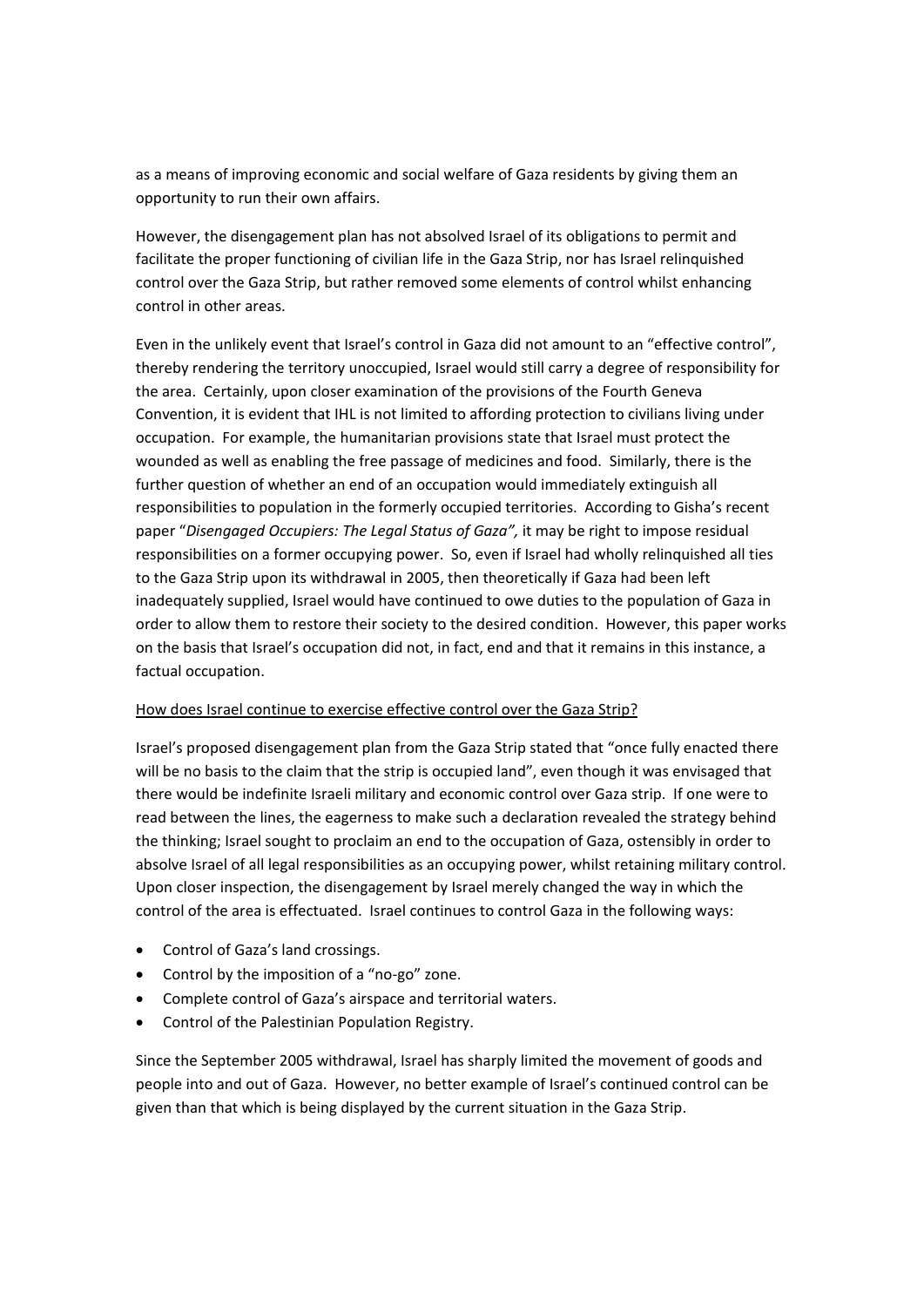#### The Siege on the Gaza Strip

The above documented disengagement from the Gaza Strip cannot be interpreted in isolation and should be considered alongside the very significant event that occurred soon after the disengagement plan was implemented, namely the ascent of Hamas to the Palestinian Authority in January 2006.

In June 2007, Hamas took over power in the Gaza Strip. On January 25, 2006, Hamas became the leading party in the Palestinian Authority, after a sweeping victory in the Palestinian Legislative Council elections. This marked the first time a party other than Fatah had been elected into the Palestinian Authority. Israel, the United States and the European Union all view Hamas as a terrorist organization and refuse to deal with a party that does not recognize Israel's right to exist.

It was inevitable that tension between Hamas and Fateh would eventually erupt. Low level conflict ensued throughout 2006 between the two parties until February 2007 when Khaled Mashal, Hamas politburo leader and President Abbas of Fatah agreed to form a National Unity Government in Mecca under the sponsorship of King Abdullah of Saudi Arabia.

However, fighting continued and at the end of May, independent Interior Minister Taleb al‐ Qawasmi, resigned due to lack of authority in controlling the two factions. In the middle of June 2007, Hamas claimed to have complete control over Gaza. Meanwhile in the West Bank, President Abbas announced the dissolution of the current unity government and declared a state of emergency.

Since then, the area has been under siege; the objective being, according to the Israeli Defense Minister Ehud Barak, "to weaken Hamas". The sanctions imposed following Hamas's 2006 victory have been tightened further. One example of the siege is that Israel has curtailed cross‐ border traffic, pointing to the absurdity of supplying goods to an entity whose rulers fire rockets into Israeli towns.

The logic behind the siege is supposedly to demonstrate to Palestinians in the Gaza Strip that Hamas cannot deliver and therefore ought to be cast aside. However, this idea has fallen short. Hamas continues to control the area and has filled the void left by the PA. So, the closure of the crossings and the economic punishment which was designed to hurt the rulers has in turn only hurt the ruled. It is the civilians who are now suffering. Hamas finds ways to finance its government and can invoke the siege to justify its more unconscionable practices.

The charities operating on the ground in Gaza have been able to paint a truthful picture of the humanitarian crisis that is occurring. Eight leading charities (including Oxfam and Save the Children) compiled a report entitled "*The Gaza Strip: A Humanitarian Implosion"* which states that "Israel retains effective control over the Gaza Strip, by virtue of the full control it exercises over the Gaza Strip's land border, its air space and territorial waters and the movement of people and goods…The blockade, in response to indiscriminate rocket attacks into Israel, constitutes a reprisal against a civilian population and is forbidden by international humanitarian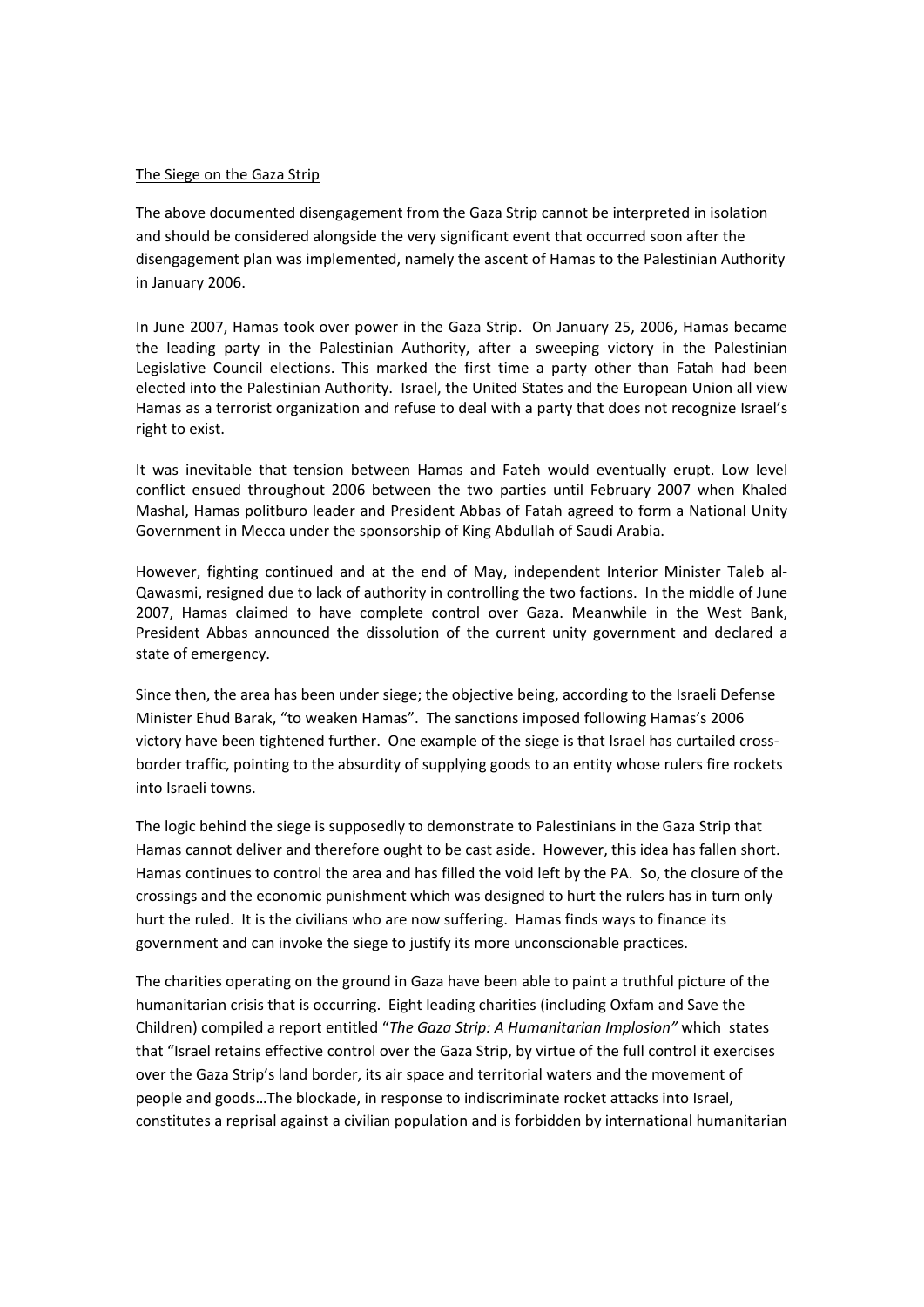law." This could not be put in more simple and digestible wording. These charities have firsthand experience of the crisis in the Gaza Strip and they exercise a shrewd judgment. Their report goes on to call on the leaders of Britain and the EU. "We ask the UK government and the EU to actively promote plans for the reopening of the Gaza crossings in line with the Agreement on Movement and Access (AMA), brokered by the EU and the US in 2005, and to renew their efforts to ensure the full implementation of the AMA." The AMA is an agreement entered into by the Israeli government and the Palestinian Authority designed to promote peaceful economic development and improve the humanitarian situation in Gaza.

The foreign trade of Gaza is conducted almost solely with Israel or via Israeli ports. Under the AMA, Israel undertook to ensure an orderly and continuous movement of goods through the Karni crossing. Since the siege began, Israel has severely prohibited movement through this crossing to the point where exports have been stopped completely. As each day passes, more and more businesses have had to shut down, completely destroying the livelihoods of thousands of workers.

Only this month, April 2008, United Nations agencies working in the Occupied Palestinians territories have repeatedly expressed their "grave concern" at Israel's ongoing limitations on fuel supplies to the Gaza Strip. Normal transportation has been forced to a halt, thereby paralyzing civilian life. They have called for shipments of fuel to be reinstated to allow the Palestinian civilians to go about their "normal, daily lives".

The current situation is a threat to the health and well‐being of the Gaza Strip, almost half of whom are children.

Israeli air strikes have repeatedly ripped through the Gaza Strip, indiscriminately killing civilians, many of whom have been Palestinian children. The use of unrestrained force against a civilian population in response to the unlawful rocket attacks carried out by the Palestinian militant wings is a flagrant violation of the laws of war. This regular infliction of "collective punishment" on the Palestinians has been excused by the Israeli Internal Security Minister Avi Dichter who stated that the firing of rockets by Palestinian groups must be "stopped completely irrespective of the cost to the Palestinians". Even if the siege contributes to the safety of Israeli soldiers and Israeli civilians (as the government claims) – which some senior defense officials themselves question – the appalling human consequences make the siege a classic example of collective punishment, which is prohibited by both Israeli and international law.

Sporadic fuel and electricity cuts have crippled the functioning of hospitals, prevented Gaza residents from lighting and warming their homes and caused disruption to other sanitation services, such as sewage treatment. As of the 22<sup>nd</sup> April 2008, sources in Gaza warned of the total collapse of all electricity, medical, sanitation, drainage and other power‐related systems in the Strip due to an extreme shortage of fuel. In addition, the Palestinian Energy Authority (PEA) said that the Palestinian power station would cease to function in one or two days. The lack of fuel supply has paralyzed daily life in Gaza, bringing 90% of private and public transportation to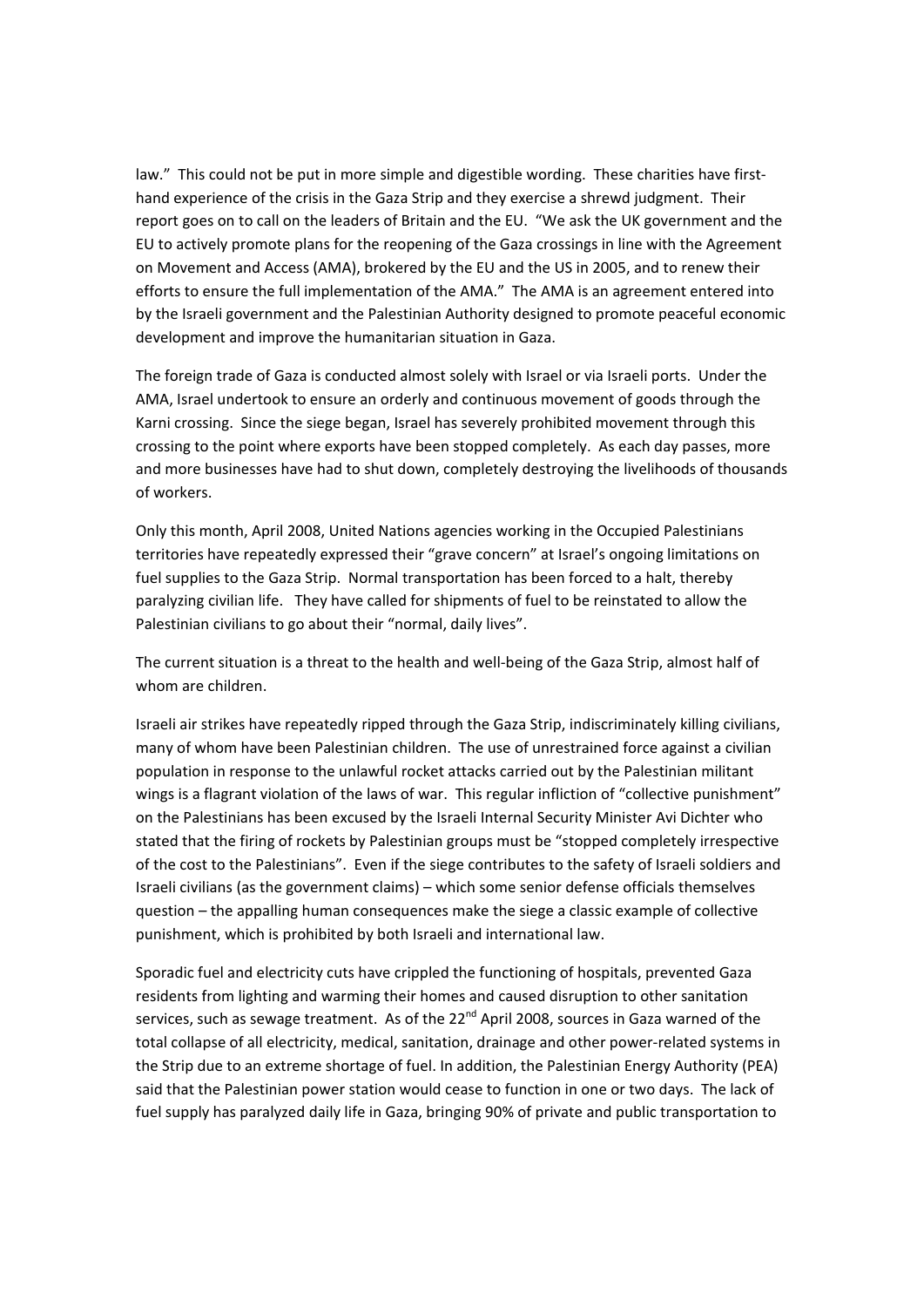a grinding halt. The Ministry of Health said that medical evacuations have been harmed recently due to a lack of fuel available for ambulances.

The health ministry also warned against the build up of sewage due to the malfunction of drainage systems, which could cause more illness and add to the present distress. The lack of fuel also prevents doctors and medical crews from arriving to work at the hospitals, the ministry added.

According to the Palestinian Centre for Human Rights (PCHR), between the 10<sup>th</sup> and 16<sup>th</sup> April 2008 alone, 29 Palestinians were killed in the Gaza Strip, 13 of whom were children. Rafah International Crossing Point on the Egyptian border remains closed and restrictions remain tight on the general movement of Palestinians, with the Israeli army allowing only a handful of Palestinians through the Erez crossing to the West Bank or into Israel for work purposes.

On 17<sup>th</sup> April, Reuters Cameraman Fadeh Shana'a was killed by a Flechette shell, an antipersonnel weapon that is fired from a tank. The shell explodes in the air, releasing thousands of small metal darts, which disperse in a conical arch. The use of this weapon in the Gaza Strip attracts much criticism because the dispersal of the darts render its use in populated, civilian areas a type of indiscriminate firing which endangers innocent civilians, in violation of international humanitarian law (Fourth Geneva Convention provisions regarding protection of non‐combatants).

Such is the level of catastrophe in Gaza that routine acts such as purchasing goods, visiting relatives and continuing with an education have become impossible.

The Israeli Supreme Court was recently petitioned by ten Palestinian/Israeli human rights groups pleading against the decision to restrict or limit the supply of fuel and electricity to the Gaza Strip. In concluding, the Court stated that:

"The Gaza Strip is controlled by a **murderous terrorist organization**, that works unceasingly to harm the State of Israel and its residents, and violates every possible **principle of international law in its violent activities, indiscriminately targeting all** civilians – men, women and children. Nevertheless, as noted above, the State of Israel is obligated to act against terrorist organizations in the framework of the law and in accordance with the provisions of international law, and to refrain from intentionally harming the civilian population of the Gaza Strip. In light of all the information presented before us with regards to the supply of electricity to the Gaza Strip, we are of the opinion that the amount of industrial diesel that the state declared that it intends to supply, as well as the electricity supplied on an ongoing basis through the electrical lines from Israel, are sufficient to meet the essential humanitarian needs of the Gaza Strip at this time."

Two of the petitioning groups described this as a "dangerous legal precedent" that allows Israel to continue to violate the rights of Gaza residents and deprive them of basic humanitarian needs in violation of international law".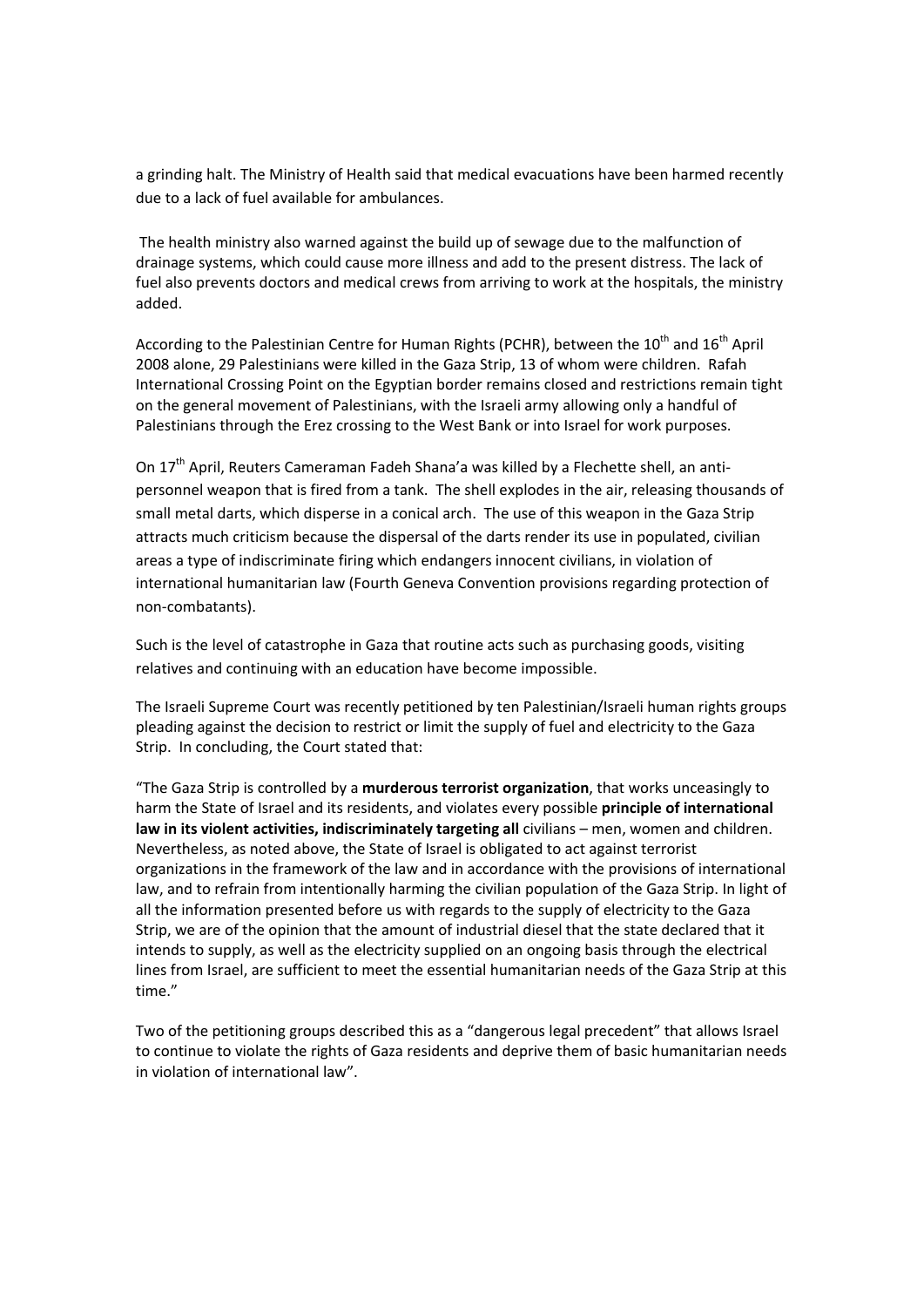The court therefore denied the petition, effectively sanctioning the siege on Gaza. It stated that "Israel accepts and respects the principles determined under the laws of armed conflict, and undertakes to continue to transfer to the Gaza Strip the necessary amounts of fuel and electricity for the essential humanitarian needs of the civilian population in the Strip".

It is advised that one inspects the following figures in light of Israel's belief that they are doing all they can to maintain the humanitarian standard in Gaza;

# **AS IT STANDS AS OF 23RD APRIL 2008**

According to the United Nations Office for the Coordination of Humanitarian Affairs, there is currently no fuel available in the Gaza Strip on the open market and there are power cuts of three hours per day in almost all of Gaza. Here are just a handful of the statistics:

- 12 municipalities and solid waste management councils have stopped all their operations, affecting at least 500,000 Gazans.
- Ministry of Health hospitals have between 33 and 170 hours of fuel supply. Hospitals managed by NGOs have fuel for less than one week.
- The Central Drug Stores ran out of fuel on 22 April. Vaccines for 50,000 babies will be spoiled if power cuts exceed eight hours and will take six months to replace.
- UNRWA (United Nations Relief and Works Agency) Gaza's vehicle fleet will be grounded as of Thursday which will prevent normal operation of UNRWA's 214 schools, 19 health centers and solid waste collection.

# The Right to a Remedy when International Humanitarian Law is Breached

As outlined above, International Humanitarian Law ensures the protection and provision of assistance to the victims of armed conflicts. However, once individuals become the victim of violations of international humanitarian law (as seen in the Gaza Strip), the protection afforded by this law effectively terminates. The law offers victims of serious violations of this law little or no means of redress. Humanitarian law does not expressly guarantee victims any right to a remedy. As the humanitarian law treaties do not envisage causes of action for victims in national or international law, they are not able to exercise their rights.

Speaking in general terms, the vast majority of nations have ratified the Geneva Conventions, thereby recognizing a legal obligation to uphold them in the midst of the war. However, in the event of violations of these laws, there are few legal sanctions that the world community can apply against the offending nation.

Whilst the laws of war do allow that some civilian life may be lost as an incidental result of military action, this is only the case where such military action distinguishes between military and civilian targets, is proportionate and causes the least foreseeable harm. The situation in Gaza clearly fails to fulfill these prerequisites.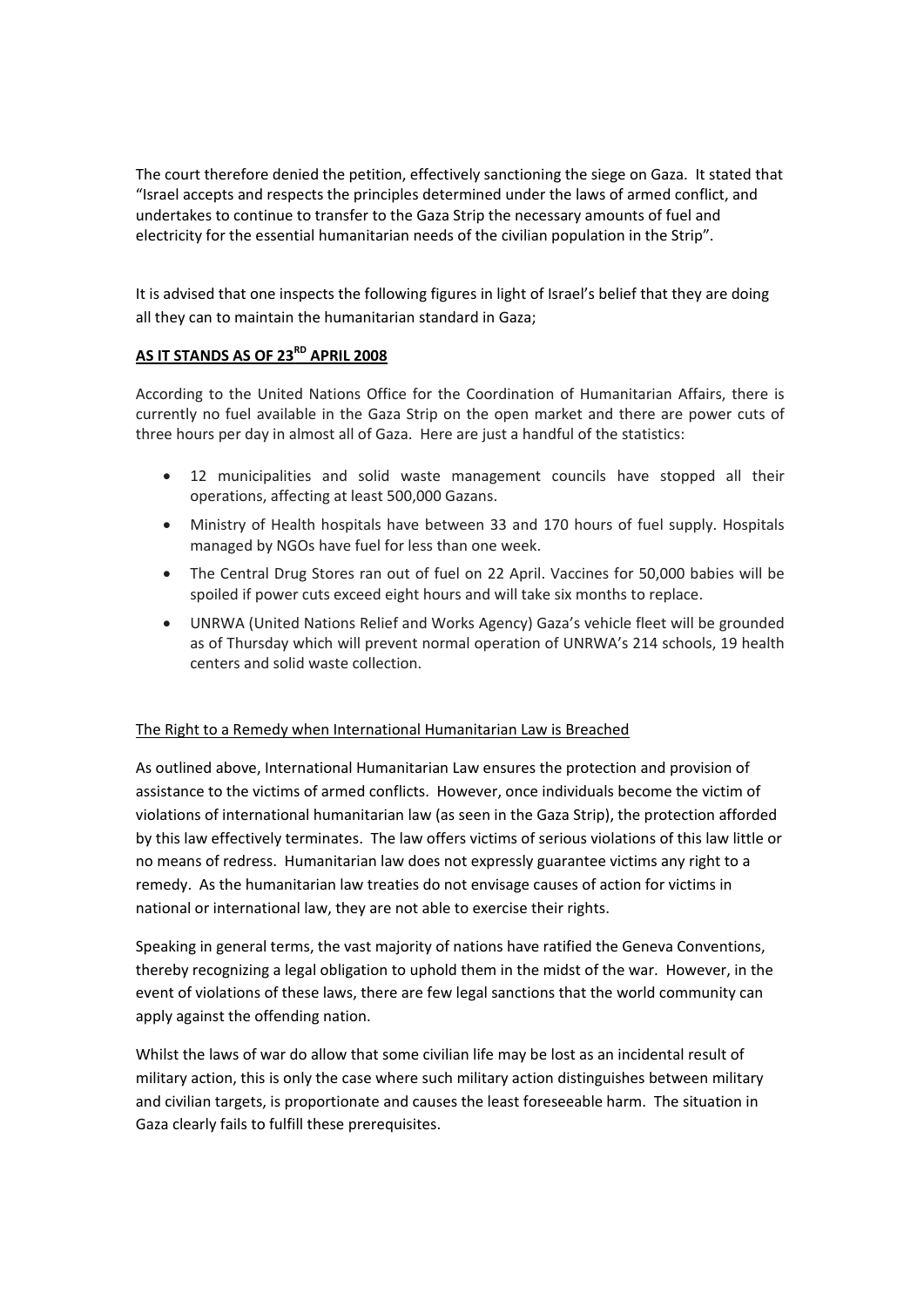Article 146 of the Fourth Geneva Convention, all state parties to the convention have a legal obligation to "enact effective penal sanctions for persons committing, or ordering to be committed" grave breaches, and to investigate and prosecute those persons. Al‐Haq recently issued a press release urging the High Contracting Parties to the Convention "to fulfill their obligations…including searching for and prosecuting those responsible for grave breaches of the Geneva Conventions, and to ensure that Israel as the Occupying Power respects its legal obligations under international humanitarian law". However, MIFTAH'S article "*Striving for Justice in Gaza",* identifies that expecting the case to go before another country's court may be distant and unrealistic. "Due to the political implication related to the effective application of such a principle...the recourse to foreign jurisdictions is far from being a concrete response".

The International Criminal Court cannot exercise its jurisdiction because Israel refused to sign its Statute. Israel has indicated that they do not intend to ratify the treaty, which they have termed "unsigning" the treaty.

According to the law of treaties, a state that has signed but not ratified a treaty is obligated to refrain from "acts which would defeat the object and purpose" of the treaty; however, these obligations do not continue if the state makes clear that it does not intend to become a party to the treaty.

The Red Cross believes that the "the most effective means of securing compliance with these humanitarian rules is through widespread public education in peacetime. In ratifying the Geneva Conventions, nations agree to educate their military and the public. The more knowledgeable members of the armed forces and the general public are about the law, the more likely it is to be obeyed". The operative word here is "ratifying"; in not ratifying the Fourth Convention, Israel effectively bypassed the responsibilities that would naturally follow.

In 2005, the UN General Assembly adopted a resolution on the fundamental principles of the right to reparation under human rights law and international humanitarian law. This resolution is not legally binding as such. However, it is useful in examining Israel's obligations, given that the resolution does not profess to create new norms, but collects and restates accepted norms in international law.

The right to an effective remedy implies the right to seek and obtain full reparation, including restitution, compensation, satisfaction, rehabilitation and guarantees of non‐repetition. "In accordance with its domestic law and international legal obligations, a State shall provide reparation to victims for acts or omission which can be attributed to the State and constitute gross violations of international human rights law or serious violations of international humanitarian law". There is yet to be seen any signs of reparation or compensation from Israel.

As Caelum Moffatt, writing for MIFTAH rightly observes, Israel continues to prove that it is the "overriding authority when it comes to matters of Israel" and its leaders will not "succumb to objections to their policies". Indeed, the blockade on Gaza has been met with much international criticism but to no avail.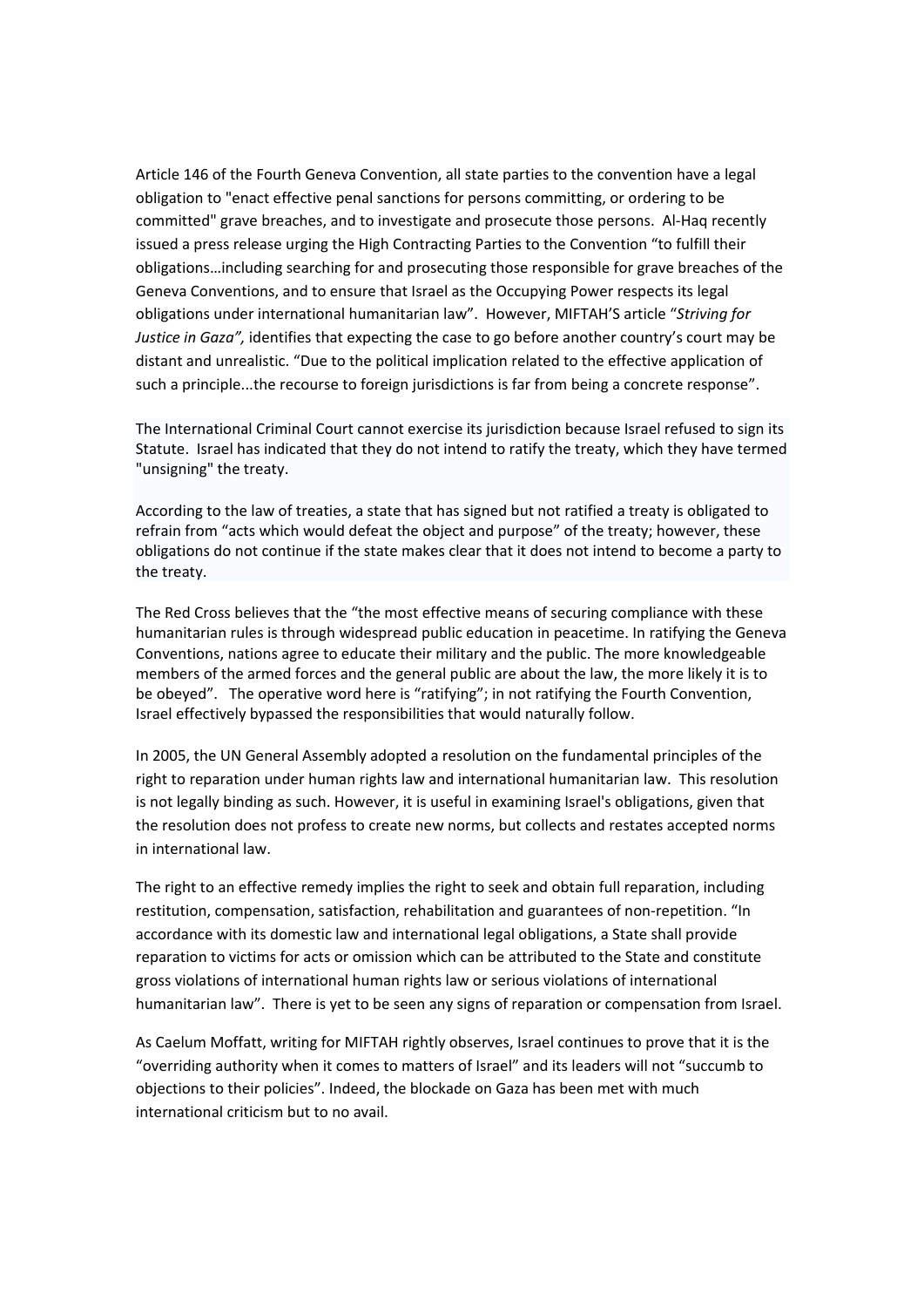Attempts by the UN Security Council to criticize the Israeli siege of the Gaza Strip have been blocked by the United States. The International Middle East Media Center reported on 23<sup>rd</sup> January 2008 that the US representative to the UN, Zalman Zad said that the UN Security Council statement was "not fair and [failed] to consider the fact that the Palestinian home made shells are the cause of the crisis in Gaza". The Palestinian Ambassador still held out however, proclaiming that "Israel should take note; 14 members of the Security Council say that humanitarian situation cannot be tolerated".

As to whether international humanitarian law is complied with, sadly there are countless international examples of violations of IHL. Increasingly, the victims of war are civilians. Implementing this law will always be difficult as this law only applies during times of violence. However, striving for effective compliance remains as urgent as ever.

In the meantime, the international community will continue to be called upon to:

- 1) End the humanitarian sanctions imposed on the Palestinian people in the Occupied Palestinian Territories. These measures affect the very essential sources of survival and are being used against a population that has suffered enough already.
- 2) Use all means at its disposal to respect and ensure respect in Occupied Palestinian Territories to the Fourth Geneva Convention.

In conclusion, it is seemingly not international law that determines policy in the Middle East. Debate over whether Israel's siege of the Gaza Strip constitutes an illegal occupation is remote to those living there. The siege on the area continues, leaving Gaza isolated and desperate. Action is required; and sooner rather than later.